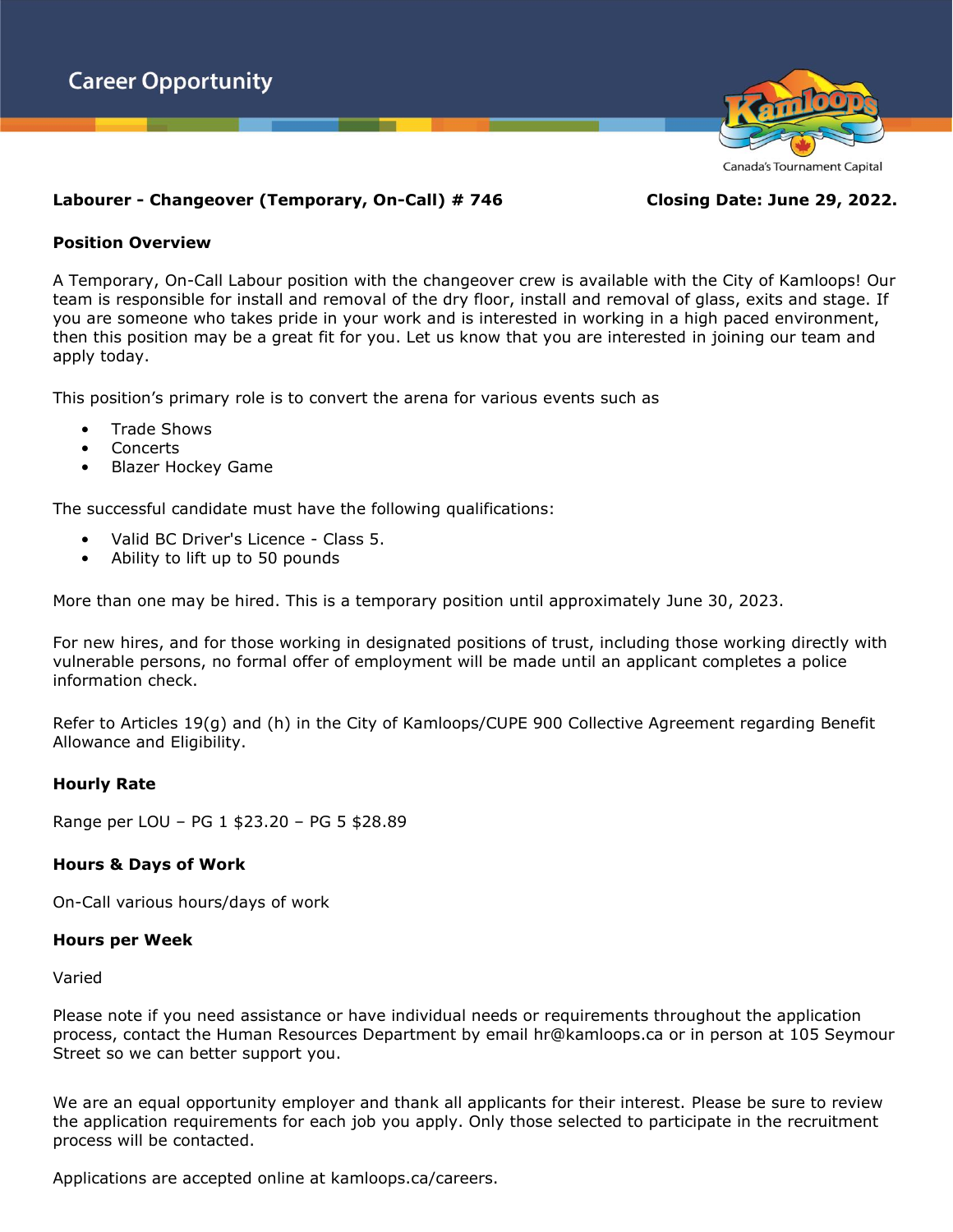#### В. Labourer I - Introductory Period Pay Rate

#### LETTER OF UNDERSTANDING

BETWEEN: CANADIAN UNION OF PUBLIC EMPLOYEES LOCAL 900 (The Union)

AND: CITY OF KAMLOOPS (The Employer)

 $RE:$ Labourer I - Introductory Period Pay Rate

The City of Kamloops has the right to contract out work pursuant to Article  $1(c)$  of the Collective Agreement. In exchange for the City of Kamloops not contracting out Labourers at this time, the Union agrees, on a without prejudice, without precedent basis, to the following:

- 1. All current Labourers (classified as "Labourer II") will be grand-parented and will receive all rights and privileges of the current Collective Agreement as amended from time to time, including all negotiated wage increases, and as modified by terms and conditions set out in this Letter of Understanding.
- 2. The wage rate will remain at Pay Grade 5 (Outside) for current Labourer IIs, unless otherwise negotiated. Article 20 will not apply.
- 3. All current and new employees hired as a Labourer after the date of the signing of this Letter of Understanding will be classified as a "Labourer I" and will be governed by the Collective Agreement as amended from time to time, and as modified by terms and conditions set out in this Letter of Understanding.
- 4. Labourer Is and Labourer IIs will be treated as one classification for the purposes of on-call work and will be called in order of seniority.
- 5. Labourer Is will be paid at Pay Grade 1 (Outside) for the first 3,120 hours worked ("Introductory Period"). This rate is subject to all negotiated wage increases for that pay grade. Article 20 will not apply.
- 6. The accumulation of hours worked will not be affected by breaks in employment with the City or with any Division worked in as a Labourer I.
- 7. Labourer Is will not be eligible for shift differential. Article 19(e) will not apply.
- 8. A Labourer I will be reclassified as a Labourer II after successfully completing the Introductory Period and will then be paid at Pay Grade 5 (Outside) or the current rate specified in Schedule A for a Labourer II. Probation and seniority as set out in the Collective Agreement shall not be impacted by the Introductory Period.
- 9. Current City employees who have previously worked as a Labourer II but who no longer hold that classification will not be given credit for any previous hours worked as a Labourer II if they choose to bid into a Labourer I vacancy.
- 10. External applicants who have previously worked as a Labourer II with the City of Kamloops will be given credit for any hours worked as a Labourer II after January 1, 2017
- 11. This Letter of Understanding does not apply to any City employee being placed as a Labourer as a result of a seasonal or permanent layoff.